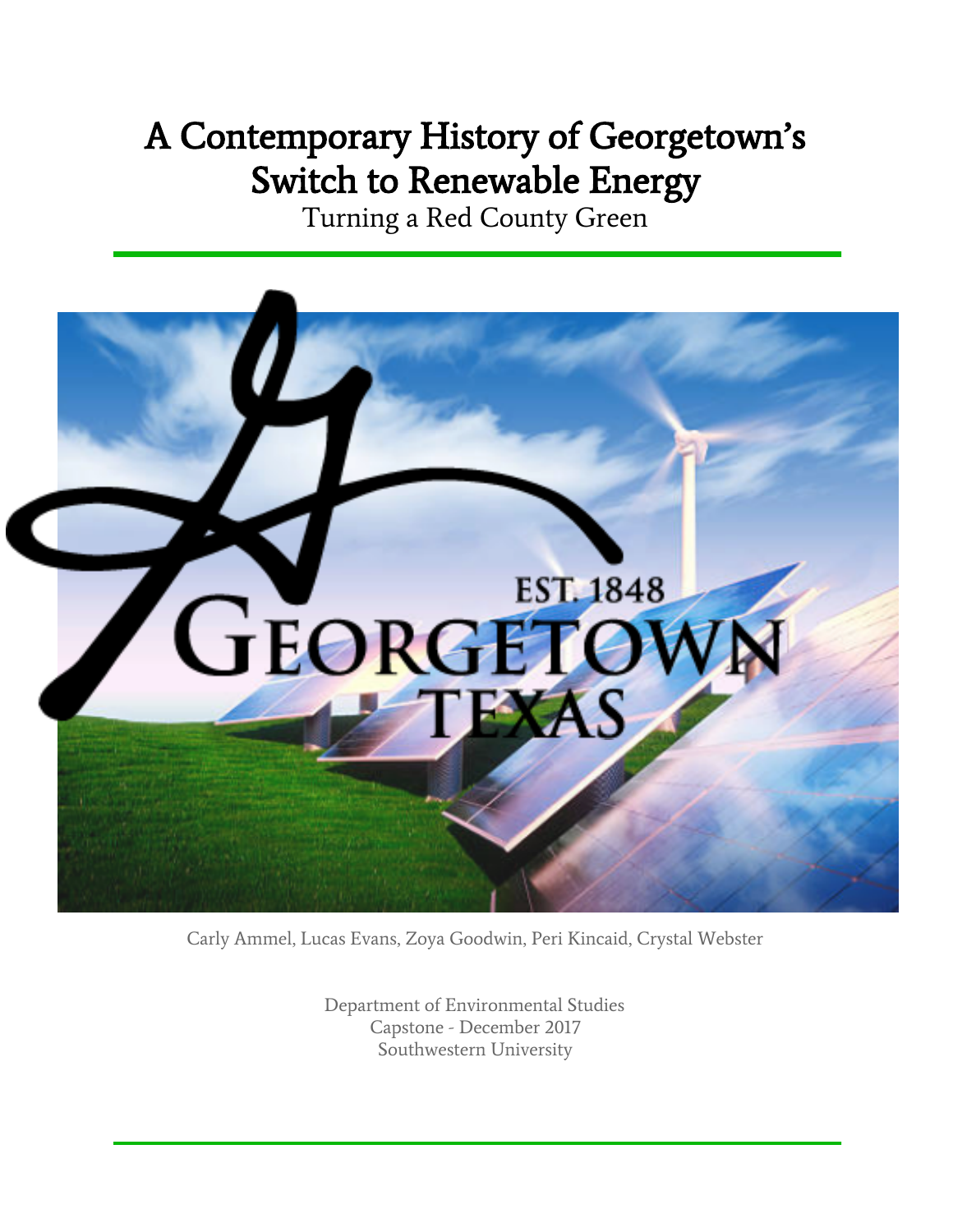## **Contents**

| <b>Definitions and Abbreviations</b>     | 2                       |
|------------------------------------------|-------------------------|
| Abstract                                 | 3                       |
| <b>Introduction</b>                      | $\overline{\mathbf{4}}$ |
| Renewable Energy in Context              | 5                       |
| The Politicization of Sustainability     | 8                       |
| Georgetown, Texas: A Case Study          | 10                      |
| First Steps Towards Utility Expansion    | 10                      |
| Southwestern University Trial            | 11                      |
| First and Foremost a "Business Decision" | 13                      |
| A Unique Situation                       | 14                      |
| <b>Benefits</b>                          | 14                      |
| Georgetown as a Model                    | 15                      |
| Conclusion                               | 16                      |
| <b>Bibliography</b>                      | 18                      |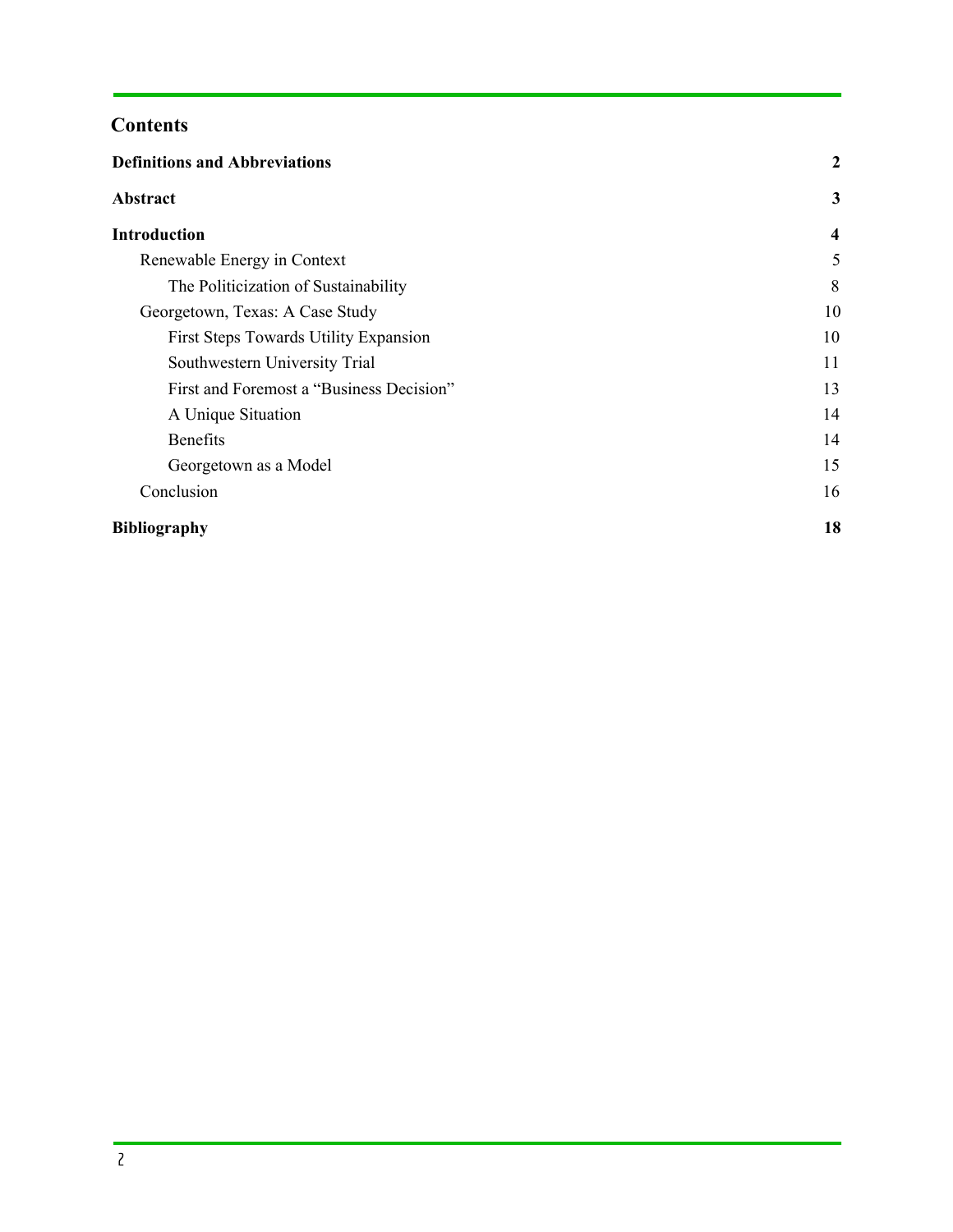## <span id="page-2-0"></span>**Abbreviations**

- **AEP -** American Electric Power **CREZ -** Competitive Renewable Energy Zone **DOE -** Department of Energy **EPA -** Environmental Protection Agency **ERCOT -** Electric Reliability Council of Texas **GUS -** Georgetown Utility Systems **LCRA** - Lower Colorado River Authority **RES -** Renewable Electricity Standards **RPS** - Renewable Portfolio Standard **SEAK** - Students for Environmental Activism and Knowledge **SB 7** - Senate Bill 7
- **MW**  Megawatt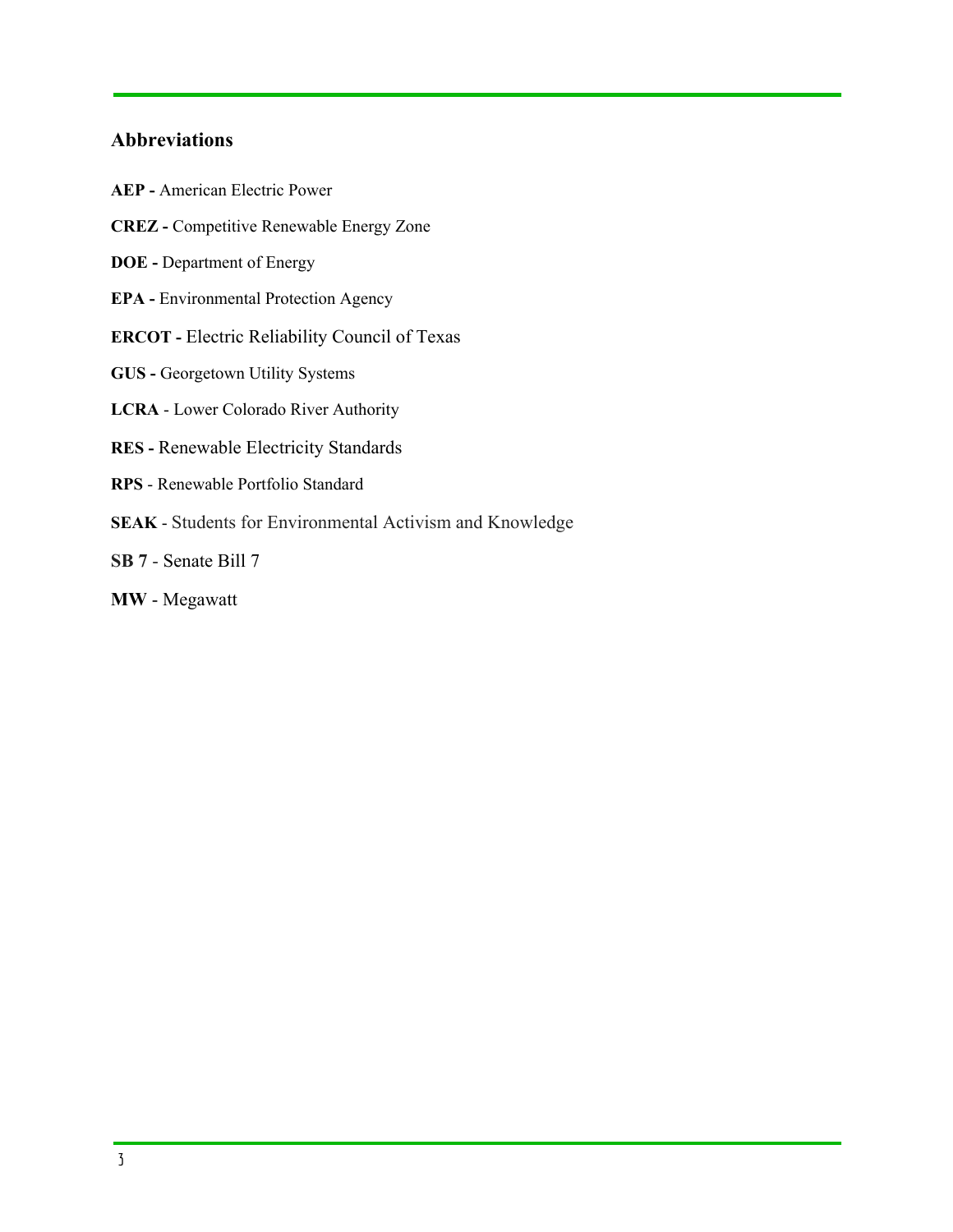## <span id="page-3-0"></span>**Abstract**

In 2017 the City of Georgetown, Texas, began to supply its residents with 100 percent renewable energy. With 150-megawatt solar power and 144-megawatt wind power agreements, Georgetown Utility Systems became one of the largest renewable-sourced municipally-owned utilities in the United States. As a city with a well-known reputation for conservative politics, Georgetown complicates the assumption that support for renewable energy is a progressive environmentalist position. The case study of Georgetown reveals much about the political economy of renewable energy in Texas, a state that's long known for its favorable relationship with the fossil fuel industry. This paper aims to create a contemporary history of Georgetown's switch to renewable energy. Topics in this article include (1) an analysis of the political economy of Texas renewable energy, (2) an explanation of the cultural, economic, and logistical context of Georgetown's decision to switch to renewable energy, (3) and a discussion of whether or not Georgetown may serve as an example to other municipalities weighing the decision to go green.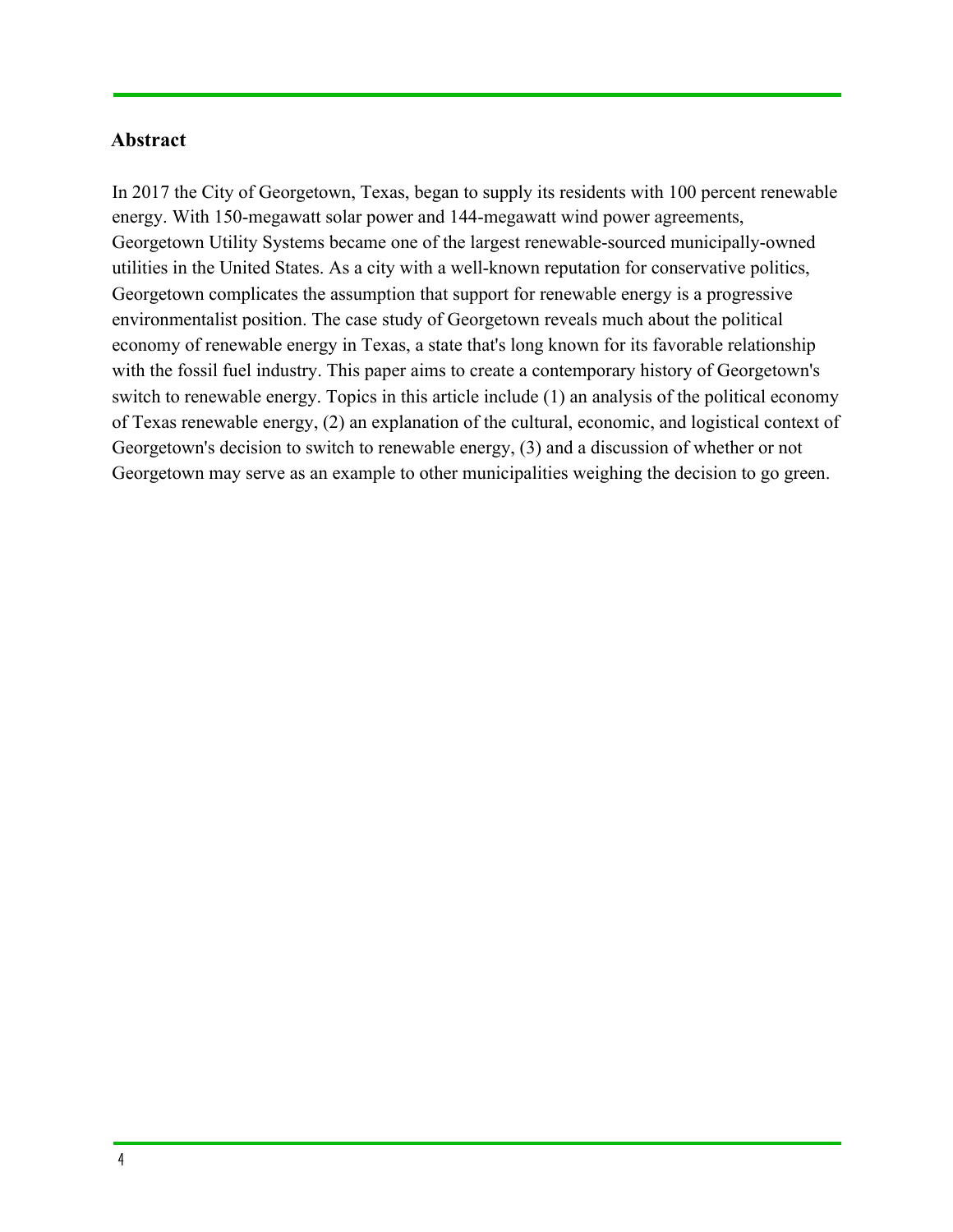## <span id="page-4-0"></span>**Introduction**

Energy use in the United States has changed significantly as renewable sources have diversified the energy landscape as a cheaper and cleaner solution to increased energy demands. Although fossil fuels continue to dominate, reasonably new concern about global consequences of their use has sparked a revolution in the energy sector. Exponential increases in global population and energy consumption have led to a conglomerate of consequences including the accelerated depletion of resources, global environmental damage, increased monetary costs and sociopolitical risks (Holdren, 1991). Climate change is a "threat multiplier" (CNA Corp., 2007), with the potential to exacerbate many of the challenges nations currently face – and intensify the challenges of global instability, hunger, poverty, and conflict. This dissemination of research has continued to influence consumer preference and increase political action towards adopting cleaner forms of energy. Currently leading the country in energy production is the state of Texas, possessing one-third of all oil reserves and one-fourth of the nation's natural gas (EIA, 2017). Texas is a state long known for its reputation for conservative politics and favorable relationship with the fossil fuel industry, yet within it is a maturing renewable energy economy. In 2017 the City of Georgetown, Texas began to supply its residents with 100 percent renewable energy. With 150-megawatt solar power and 144-megawatt wind power agreements, Georgetown Utility Systems became one of the largest renewable-sourced municipally-owned utilities in the United States. As a city with a well-known reputation for conservative politics, Georgetown complicates the assumption that support for renewable energy is a progressive environmentalist position. This case study of Georgetown reveals much about the political economy of renewable energy in Texas and offers a contemporary history of Georgetown's switch to renewables as well as Southwestern University's pivotal role in the switch.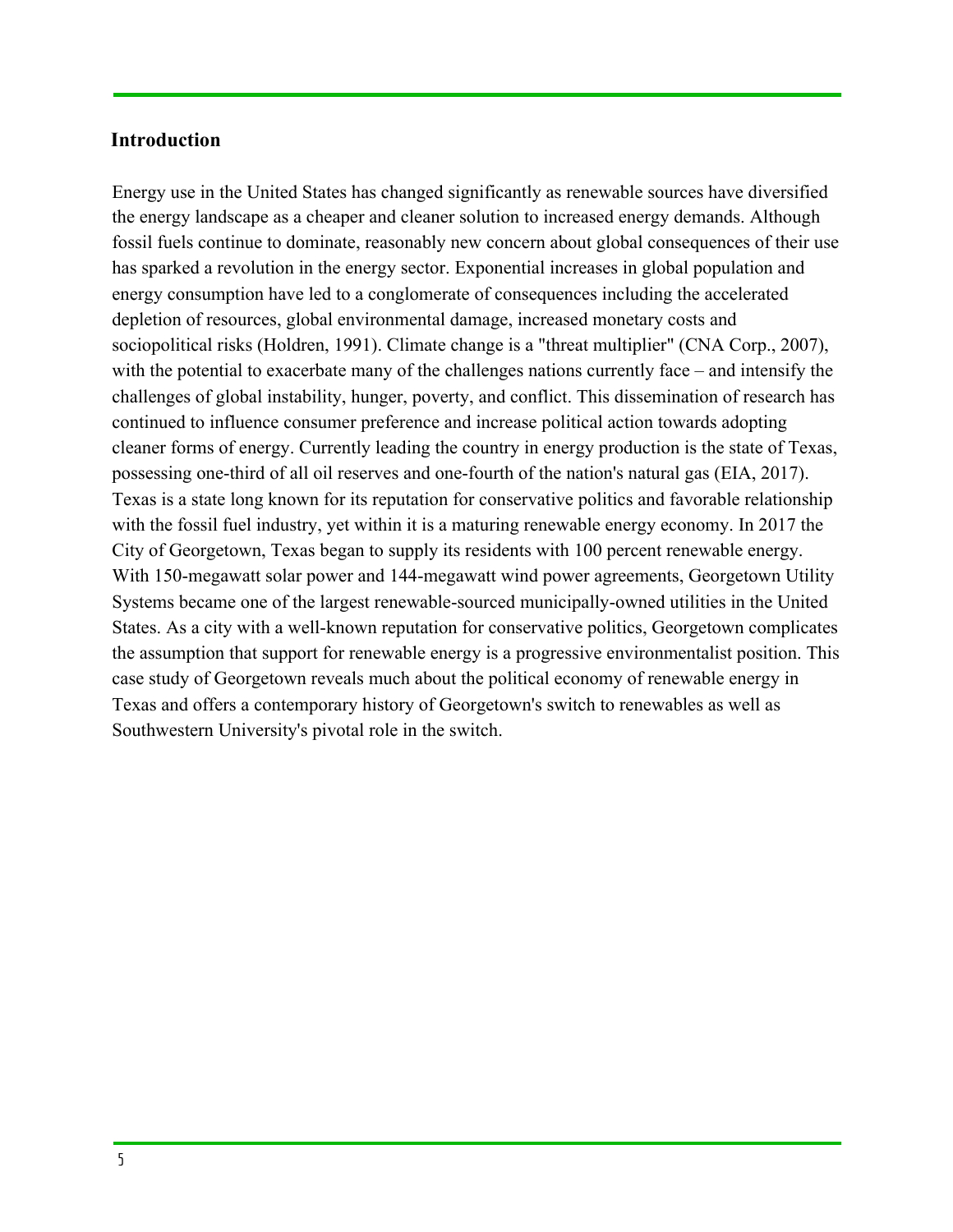## <span id="page-5-0"></span>**Renewable Energy in Context**

The rise in record-breaking weather anomalies has shifted global focus to the consequences of international fossil fuel dependence. In 2015, the Paris Climate Accord acknowledged the growing global threat of climate change and laid out a framework for countries to adopt clean energy and phase out fossil fuels to significantly reduce  $CO<sub>2</sub>$  emissions (Warner, 2017). The United States has attempted to curb emissions by instituting federal plans geared towards sustainability, and a growing renewable energy market is emerging. As of 2016, the United States consumes 10 percent of energy from renewable resources, an amount that has doubled from 2000. Of this 10 percent, wind and solar power contribute to approximately 30 percent of renewable energy consumption (Renewable Energy Explained, 2017) and interest in these technologies is on the rise.

Transitioning towards a low carbon economy is no easy task. In fact, in a previous study by Wilson and Grubler, the authors analyzed past energy transitions by sector and service to identify features that may serve as examples for future developments (2011). However, to accommodate more than approximately 30 percent electricity generation from renewable sources will require new approaches to extending and operating the grid. Most energy is stored in fuels before converted into electricity. There are high-voltage transmission lines and miles of distribution lines connecting "about 19,023 individual generators and just under 7,000 operational power plants to homes and business in the continental United States, the system's approximately 3,200 utilities play an integral part in supplying electricity to more than 315 million people" (Lott, 2015). The total capacity of these power plants is about 1.15 terawatts (Lott, 2015). The replacement of the power plants alone will cost nearly \$2.7 trillion not including the depreciated value, which is another near \$1 trillion (Lott, 2015). Overall, the breakdown of the value is about 56 percent power plant, 9 percent transmission system, and 35 percent distribution system (Lott, 2015). Nevertheless, with the developing storage and transmission systems, the complete transition to a 100 percent renewable energy economy is a feasible but gradual process.

 Small penetrations of renewable generation on the grid could be smoothly integrated. The grid faces the following three technological challenges for renewable accomodation: location, variability, and transmission technology. Renewable resources are located in the mid-continent region of the United States which is far from populated areas, thus requiring additional long distance high-capacity transmission to match supply with demand. The variability issue is correlated with weather characteristics which introduce uncertainty in generation output. These risks, affect up to 70 percent of daytime solar and 100 percent for wind capacity which is larger than the uncertainty percentage resources that the grid accommodates in response to demand (Lott, 2015). The uncertainty and variability of renewable energy could be addressed by installing large-scale storage on the grid or by long-distance transmission of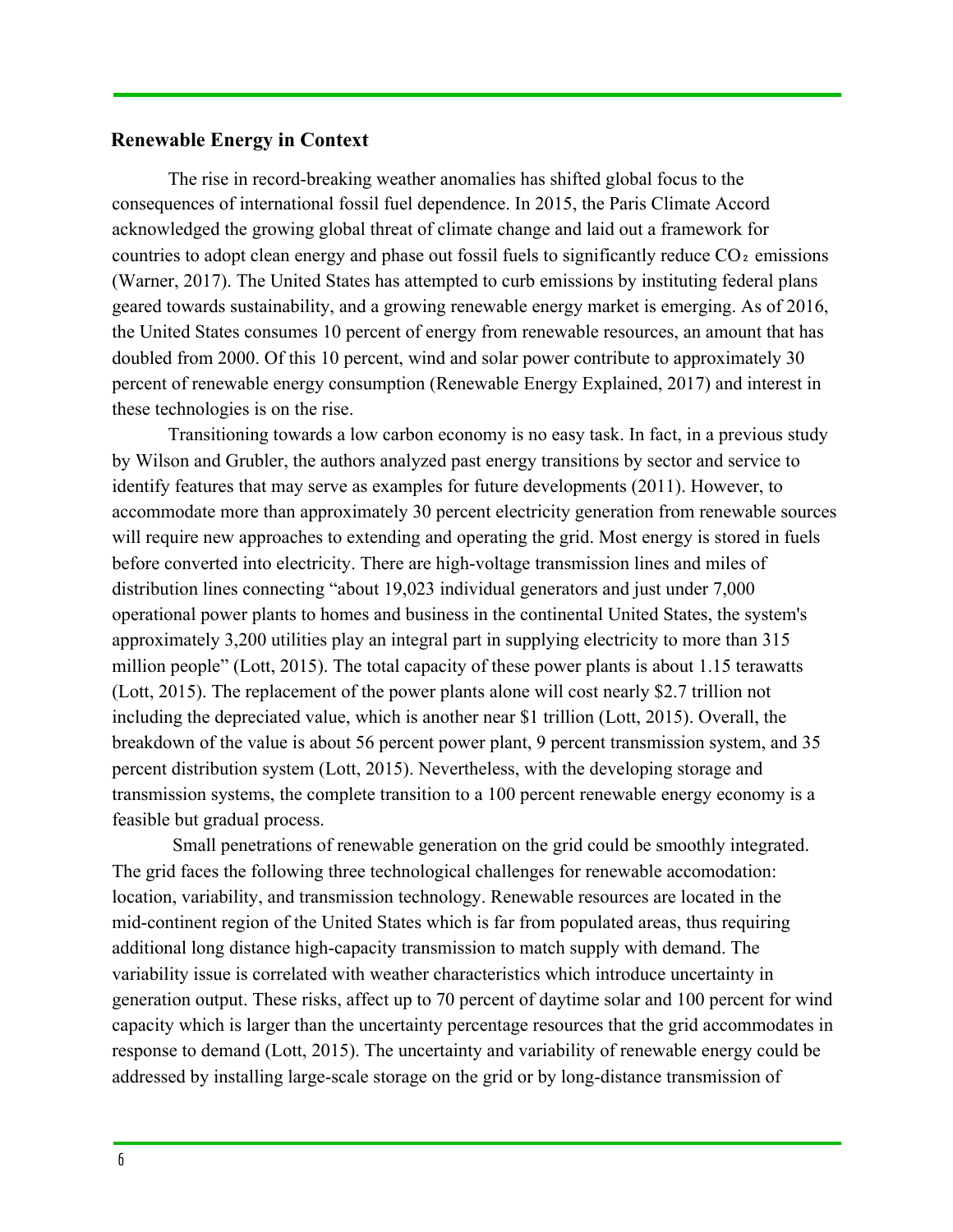renewable electricity enabling access to larger pools of resources to balance regional and local excesses or deficits (Lott, 2015) .

Furthermore, with climate change contributing to increased interest in renewable energy programs, federal government mandates and incentives are primarily responsible for the increased development of renewable energy. The Energy Policy Act of 1992 was one of the first to address U.S dependence on imported energy and emphasized investment in renewables and overall efficiencies in building and production (Energy Policy Act § 776). The Energy Policy Act of 2005 required the Department of Energy (DOE) to study and report upon current renewable energy resources including wind, solar, waves, and tides; the act also provided generous tax cuts for energy producers (Public Law §§ 109-58). The push for renewables became nationally affirmed with the 2009 American Clean Energy and Security Act that set the first-ever carbon cap on  $CO<sub>2</sub>$  emitters, directed primarily at coal power plants (Energy Policy Act  $\S$  2454). Furthermore, the American Recovery and Reinvestment Act of 2009 boosted government investment in renewable research, development, and incentives by 90 billion dollars. In addition to federal acts, Renewable Portfolio Standards (RPS), also referred to as Renewable Electricity Standards (RES), emerged as an efficient and accessible tool for promoting a cleaner renewable power supply at the state level. These regulatory mandates require states to include renewable sources into their energy supply portfolio and allow for growth and financial investment in the renewable energy market. Currently, twenty-nine states have RPS, and nine states have renewable energy goals (Durkay, 2017).

State leadership has demonstrated that initiating renewable standards can reduce market barriers and stimulate new clean energy markets. The state of Texas has taken remarkable advantage of contemporary renewable markets and not only leads the nation in fossil fuel production but is the most significant producer of renewable energy in the United States. The RPS of Texas set goals and mandates in 1999 requiring a total of 5,880 MW to come from renewable sources by 2015. Today in 2017, Texas produces more than double the goal amount at approximately 18,500 MW of renewable energy daily - enough for roughly 5.3 million homes (EIA, 2017). The significant development of renewable energy in Texas was achievable through three distinct factors. First, the state's energy grid functions independently from other American grid systems and is maintained and administered by the Electric Reliability Council of Texas (ERCOT). The grid infrastructure consists of more than 40,000 miles of transmission lines supplying high voltage industrial consumers and low voltage rural radios and possesses more than 550 power distribution stations around the state (ERCOT, 2017). ERCOT is responsible for meeting the real-time demand of the market and providing an open trading floor for consumers and producers. Secondly, the legislative deregulation of the energy markets established in 2001 by Senate Bill 7 (SB 7) broke up previously existing energy co-ops and structures. As for municipal utilities, SB 7 exempted existing municipalities from deregulation based on the need to provide energy to whole cities consistently. Deregulation was coupled with legislative market support through a "price to beat" that aggregated the price for all sources based on the most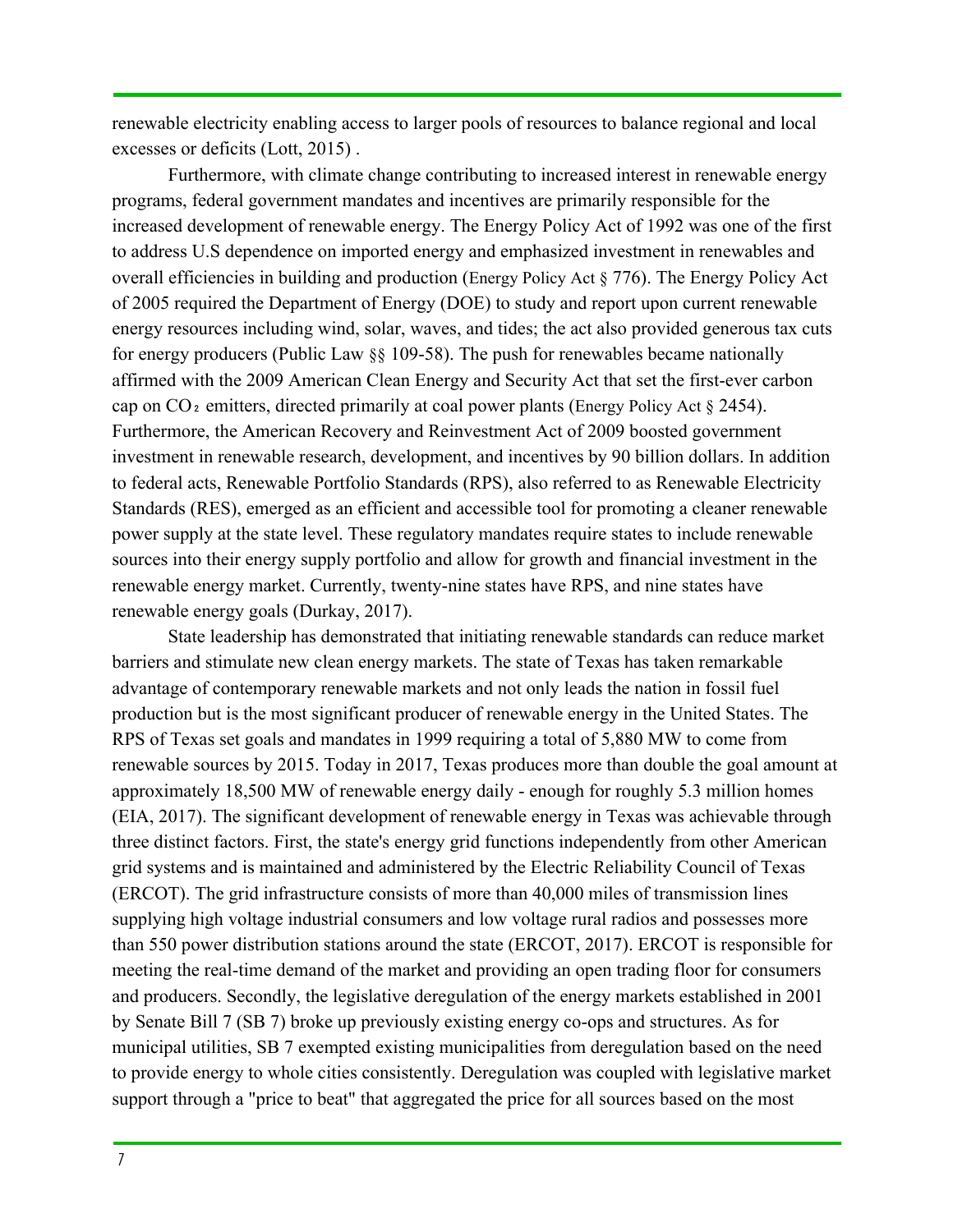expensive, allowing renewables to be competitive from the time of their introduction to the market. Finally, the geographic conditions in Texas made it an ideal location for renewable energy development where half of the state experiences heavy winds and sunshine the majority of the year.

While Texas remains long known for its significant fossil fuel reserves and favorable relationship with the industry, it has emerged as a global leader in renewable energy. Once price and production were competitive in the Texas energy market, renewables surpassed goals outlined in the state's own RPS, passing the 2015 goal in 2005 and the 2025 target in 2009 (Texas RSP, 2016). By 2005, the renewable energy produced surpassed the grids transmission capabilities, requiring legislative action to allocate direct funds to update and increase the state's transmission ability (HB 41, 2006). Also, it created Competitive Renewable Energy Zones (CREZs) in the sun and wind-rich state, linking the isolated renewable power plants with the urban populations of central and east Texas through high voltage transmission lines. Today, renewables makeup roughly 12 percent of the Texas power grid and are capable of peak production at 21,045 MW (AWEA, 2017). With the expansion of transmission capacity and market reforms, Texas leads the nation with over 24,000 wind energy jobs (BLS, 2015) and wind turbines built on private property generate substantial royalties averaging \$47,879 per landowner per year (Brannston et al., 2015).

As Texas leads in renewable energy production, a small Texas city has fully invested in its future. In 2017, the City of Georgetown became the first city in Texas to supply its residents with 100 percent renewable energy. With 150-megawatt solar power and 144-megawatt wind power agreements, Georgetown Utility Systems became one of the largest renewable-sourced municipally-owned utilities in the United States. Despite existing in a state with a robust economic and historical relationship with the fossil fuel industry, Georgetown—a city of 63,000 residents—has chosen to switch to renewable energy. After announcing this change, the city has received extensive media coverage both nationally and internationally within the past 18 months. Georgetown's energy switch has been so profound due to the juxtaposition of energy within the current political culture, and the assumption that sustainability is a traditional liberal issue.

#### <span id="page-7-0"></span>**The Politicization of Sustainability**

Depletion of fossil fuel resources and concerns about greenhouse gas emissions solidify renewable energy development as a significant goal in the United States (Abelson, 1991). However, the notion of sustainability often gets caught in political culture. When environmental issues first erupted in the public scene after the start of the environmental movement, it was widely declared a consensual public concern that would help unite Americans after the divisive anti-war, civil rights and student power movements of the 1970s (Dunlap, Xiao, & Mccright, 2001). However, this coalescence has since faltered due to anti-environmental stances taken by presidential administrations such as those of Reagan, Bush and most recently Trump. Despite concern gaining traction after the first Earth Day in 1970, environmental science is now part of a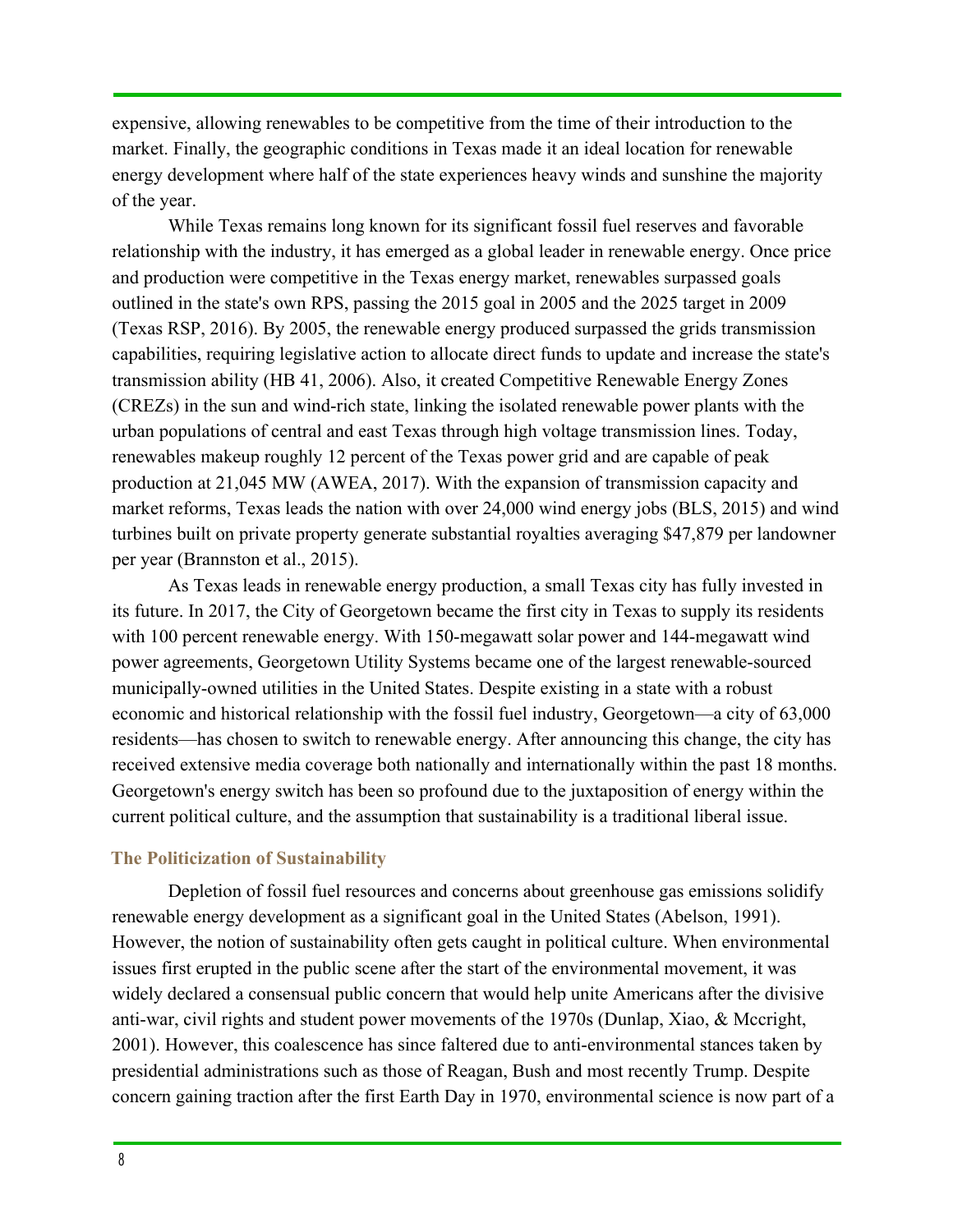broader environmental politics (O'Riordan, 2004), linking sustainability with expert science and economic governance. Market-based values challenge environmentalist perspectives in policy processes, with Congressional Republicans significantly less likely to vote for legislation compared to their Democratic counterparts (Dunlap, Xiao, & Mccright, 2001).

In the 1970s environmentalism was seen as a motherhood affair. However, a new political language had developed during the bipartisan build-out of federal environmental laws and agencies. After these agencies stepped in to regulate, American people began to protest and resist federal overreach. Within the political sphere, environmentalism had become woven into two strands, one in opposition to environmental restrictions and the other in favor of the protective legislation. While it's not the science of climate change that is the stumbling block, but the politics of science (O'Riordan, 2004). The gap between Republican and Democratic support for environmental legislation in Congress has grown substantially since the 1970s (Dunlap, Xiao, & Mccright, 2001). In the United States, liberals are predominantly expected to be more in favor of taking actions towards climate change and environmentalism in contrast to their conservative counterparts. Conservatives have been known to block such measures and even demonize messengers of scientific findings within popular media. Environmental science can lie close to political sensitivities, and at times threatens established political positions. While sustainability is a rising concern, it confronts the current arrangement of the American energy and economy infrastructures where fossil fuels play a significant role. This disruption often evokes hesitance and rejection of environmentalist stances, and while environmental policy may arguably not be wholly partisan, the Texas city of Georgetown disrupts the assumption that "going green" is traditionally a liberal issue.

At the center of red state republican America, Georgetown Texas has become among the first cities in the country to be powered by 100 percent renewable energy. This city of 63,000 is locally known for its conservative politics and vocally republican Mayor. In a state known for its politics and relationship with fossil fuels, it may seem surprising that a predominantly red city would make the switch to green energy. Georgetown makes headlines not only because it's one of the first American cities to run on renewable energy, but because it has a conservative mayor willing to negotiate in a hyper-partisan era where climate change is one of the most divisive subjects.

In a series of interviews conducted with Mayor Dale Ross, City Manager Jim Briggs, Resource Manager Chris Foster, and others involved with transforming Georgetown's energy grid it became apparent how Georgetown offers an exception to the political assumptions of environmentalism. When asked about the switch, one aspect rose before all others. Georgetown's decision to go renewable was strictly business, not brought about by economics or highlighting the environmental benefits of renewable energies. While the political assumptions were attached to the concept of relying on renewable energy, Mayor Dale Ross claimed that Georgetown was only attempting to mitigate price volatility and regulatory risk (Dale Ross, Personal Communication, Nov. 11, 2017). Renewable energy was decidedly the best fit for the city's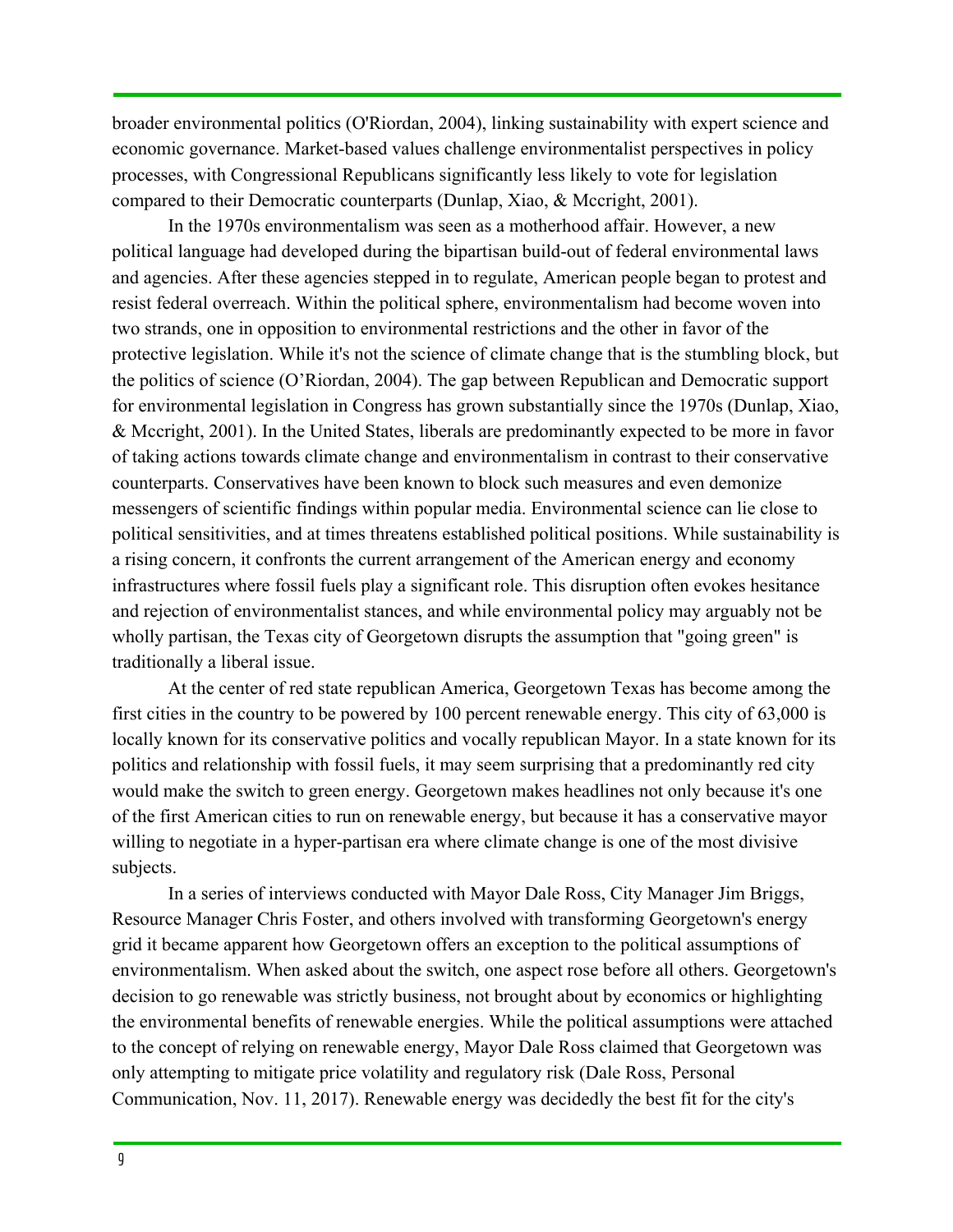utility needs due to the ability to set reliable long-term contracts, diversify the energy portfolio, and availability of the opportunity to capitalize on competitive pricing. But before Georgetown would make this historic decision to "go green," many factors paved the way for the city to have the ability to move on from fossil fuels.

## <span id="page-9-0"></span>**Georgetown, Texas: A Case Study**

*Methods: Much of the information obtained for this case study was obtained through interviews with the following people. (All interviewees had an opportunity to view the transcript, 6 interviews, one conference call, and one email interview).*

- Jake Schrum, former president of Southwestern University, November 13,2017.
- Dr. Laura Hobgood, professor & faculty adviser for SEAK, October 30, 2017.
- Jim Briggs, Georgetown city manager, October 30, 2017.
- Keith Hutchinson, Georgetown Public Communications Manager, October 30, 2017.
- Mayor Dale Ross, Current Georgetown Mayor, November 3, 2017.
- Chris Foster, Manager of Resource Planning, October 30, 2017.
- Rachael Jonrowe, Georgetown council person, November 13, 2017.
- Bob Mathis, Associate Vice President for Facilities and Campus Services at Southwestern University, November 2, 2017.

## <span id="page-9-1"></span>**First Steps Towards Utility Expansion**

One unique aspect facilitating the switch was the public ownership of the city's utilities, meaning they are maintained and operated by the municipality. Many Texas cities privatize their utilities allowing the residents to have a variety of energy providers to choose from, whereas the Georgetown Utility Systems (GUS) decides those options for its consumers (Keith Hutchinson, Personal Communication, October, 2017). Since the 1930s, the Lower Colorado River Authority (LCRA), a publicly owned utility, has been under contract as the energy supplier for GUS. In an interview, City Manager Jim Briggs noted that since the 1990s he had been wary of Georgetown's previous energy contract. With the LCRA, the city was concerned about lack of authority regarding the type of deployed resources or schedule as they applied to the city's rates (Jim Briggs, personal communication, Oct. 30, 2017). When deregulation of the energy framework occurred in 2001 with SB 7, GUS had already been looking to diversify their energy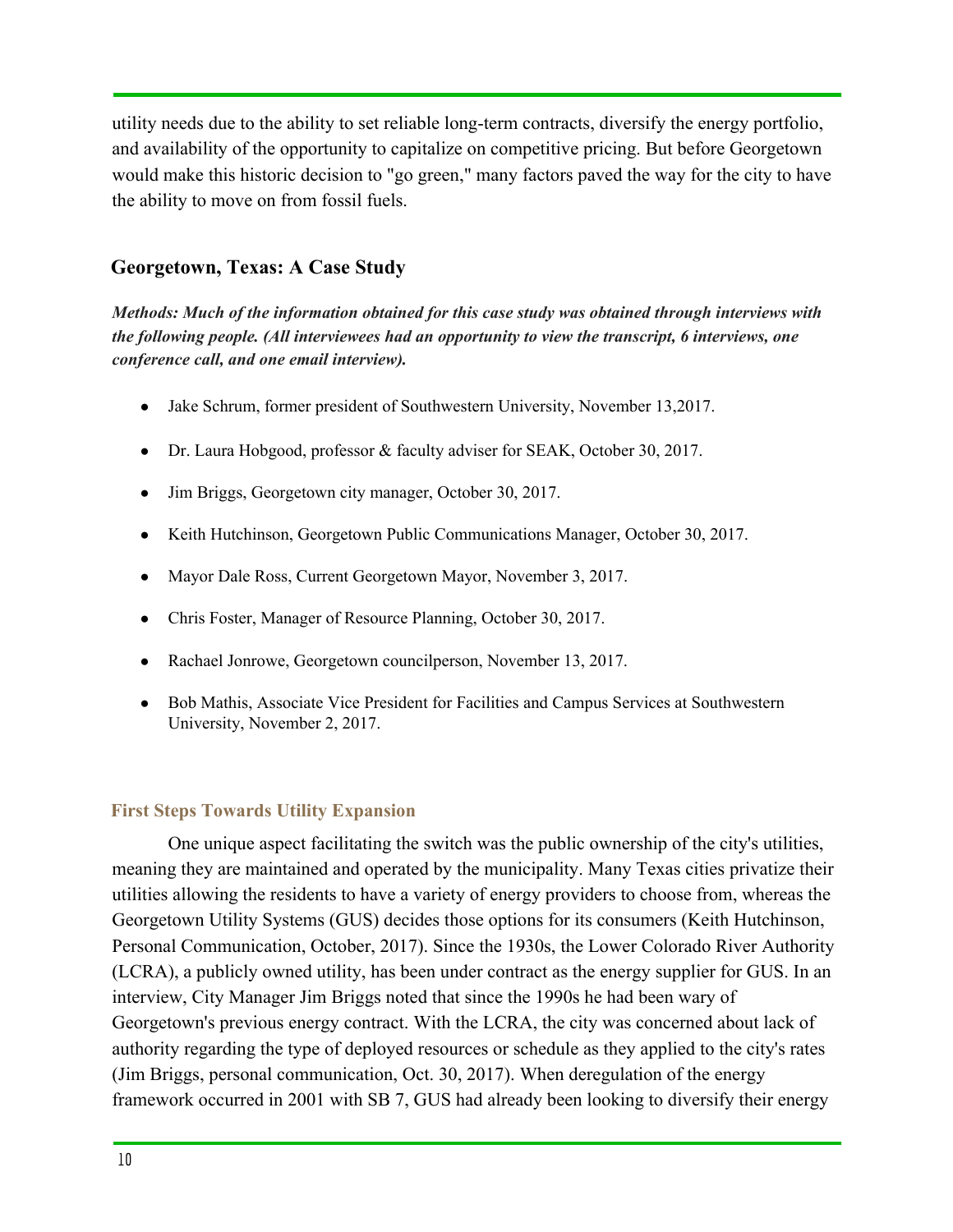portfolio and now could approach producers with a large, guaranteed consumer base to secure commercial contracts. With a sense of discontent regarding their existing contract, Georgetown began looking towards renewables to satisfy their energy needs. After issues emerged regarding energy portfolio diversity and scheduling, Jim Briggs made the argument to the LCRA. Briggs stated, "If I have a [100 unit] full agreement with LCRA and you only have 70 units of assets to meet my full demand… I should be able to turn that 30 unit balance for another source".

With the expected growth of Georgetown, GUS secured the ability in a retooled contract in 2008 that allowed them to shop for 10 percent of their energy needs within the open market. When looking to diversify their energy portfolio, city officials initially used this choice power agreement to negotiate commercial renewable energy contracts. This arrangement would allow GUS to evaluate the economics and logistics of a large-scale renewable deal and begin future financial planning with what they found as a constant fixed rate protected from volatile natural gas prices (Chris Foster, personal communication, Oct. 30, 2017). Furthermore, the city preferred a move away from coal production because of prices being controlled and influenced by railroads, where the city of Austin had to file an emergency tariff to cover the cost of broken coal transportation agreements. The common problems related to fossil fuel energy production are marginal cost, fuel necessity, and resource depletion. All significant factors to consider regarding meeting city utility needs. Renewables also carry the nuance that aside from the price of construction, the energy is effectively free while the maintenance required creates a flourishing economy and job market in itself (Chris Foster, personal communication, Oct. 30, 2017). While the city had finally placed a firm grasp on incorporating renewables into their energy portfolio, the first renewable contract would be trialed in 2008 by Southwestern University, an institution whose student body had been previously campaigning for renewable energy.

## <span id="page-10-0"></span>**Southwestern University Trial**

In 2007, students at Southwestern University first began the endeavor towards campus sustainability by proposing the idea of using power generated through renewable energy sources. This initiative helped set the stage for the eventual renewable energy switch in the city of Georgetown. Due to student concern about the effects fossil-fuel activities and their contribution to climate change, this small liberal arts school became the first university in Texas to sign an agreement to switch 100 percent to renewable energy sources. The transition was possible in part by the influence of a growing renewable economy, deregulated energy market and affordability. The decision came on the heels of standing University President Jake Schrum signing the Talloires Declaration and the American College and University Presidents' Climate Commitment, both of which are commitments to move higher education towards environmental sustainability (ULSF, 2015). In addition to President Schrum's progress towards making the university more environmentally conscious, the school's environmental club, Students for Environmental Activism and Knowledge (SEAK) were responsible for providing strong initiative towards obtaining the use of renewable energy. In 2009, the students of SEAK were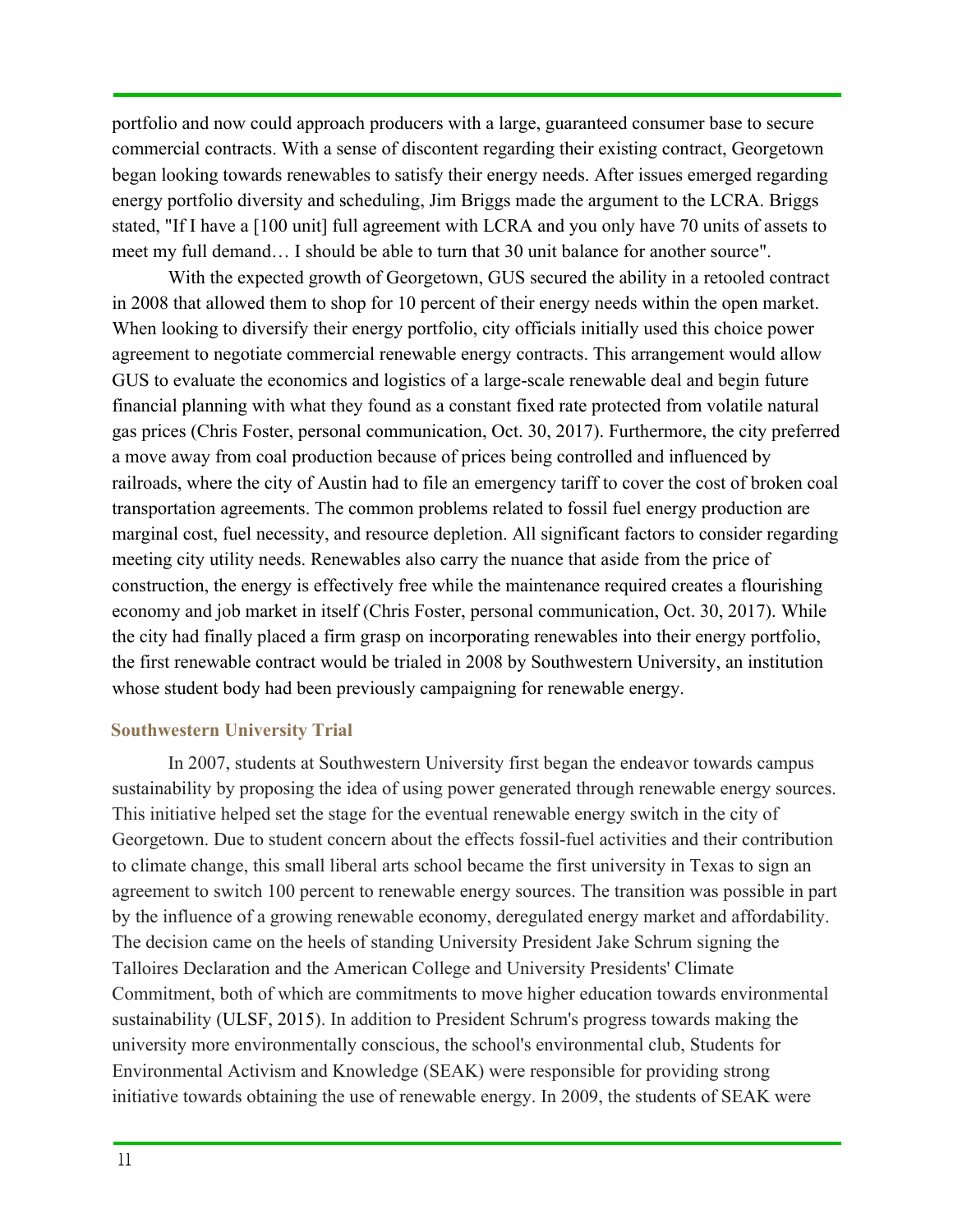interested in convincing the university to switch as a way to reduce the school's carbon footprint (Laura Hobgood, personal communication, October 30, 2017). However, Georgetown was unable to offer its energy consumers, including Southwestern, more than 30 percent of renewable energy at that time because of the contract with LCRA (Jim Briggs, personal communication, Oct. 30, 2017). Due to this issue, city management was able to negotiate with them to modify their contract.

This modification took place in 2008 and allowed the city to shop for their remaining 10 percent of energy usage outside of the LCRA with a different energy provider. If Georgetown could find a consumer within the municipality large enough (about 10 percent of the city's total energy consumption), they could offer them 100 percent renewable energy at a rate that would not change for the length of the contract. Southwestern University's energy usage, which is approximately equivalent to 450 homes, was large enough to fit the bill (Laura Hobgood, personal communication, Oct. 30, 2017). SEAK then took the initiative to ensure this decision would succeed by meeting with several city employees and Southwestern facilitators such as Jim Briggs and Bob Mathis (AVP for Facilities and Campus Services at Southwestern University). In these meetings, they discussed what it would take to make the switch. Once the city examined existing costs and comparative analysis, it became clear that a switch was indeed doable, as the economic argument would provide needed incentive. SEAK students not only encouraged the university president to agree to make this switch, but also stated their case to the university council, board of trustees, and city residents. On January 12, 2010, President Schrum signed an agreement with the City of Georgetown to supply all of Southwestern University's electric needs for the next 18 years from renewable energy, specifically wind power (Dr. Laura Hobgood, personal communication, Oct. 30, 2017). The university's trial would eventually pave the way for the city to make the switch as well (Rachael Jonrowe, personal communication, Nov. 13, 2017). Chris Foster, the Resource Manager for Georgetown Utility Systems, stated,

"Southwestern was a case study for us [Georgetown] to play into the options in that future market so we could establish trading, risk management, and collateral behaviors to allow us to execute these contracts financially. It was an amazing case study for that because it gave us the real world application to set up our procedures" (Chris Foster, personal communication, Oct. 30, 2017).

The student initiative stemming out of Southwestern University provided a notable example of the importance of fostering an education-community participation that encourages engagement at the local government level and is one of the significant factors that ultimately motivated Georgetown's historic switch. Like Southwestern, more than 600 American institutions of higher education have committed to the transition towards 100 percent renewable energy on respective campuses (Blackwell et al., 2012). Southwestern University serves as a conceptual model for testing emerging sustainability approaches such as renewable energy efficiency, that is most likely attainable at a broader national level (Blackwell et al., 2012).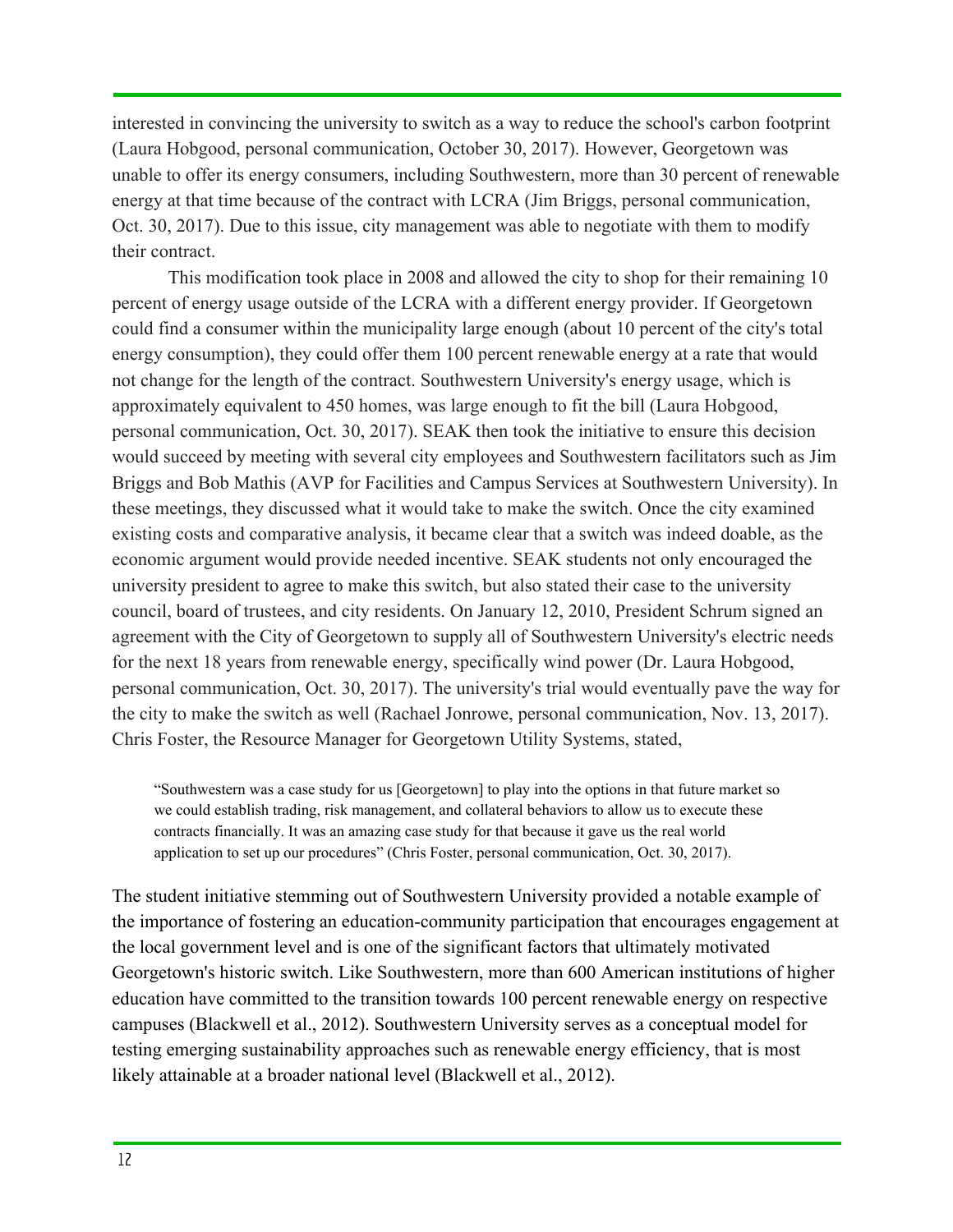## <span id="page-12-0"></span>**First and Foremost a "Business Decision"**

The determination and experience of City Manager Jim Briggs, Resource and Energy Manager Chris Foster and several other city officials, as well as student-led initiative, spearheaded Georgetown Utility Systems' separation from the LCRA and ultimate conversion to 100 percent renewable energy. After negotiations with the LCRA to secure more renewable energy came up short, it became apparent to the City of Georgetown that they and the LCRA had differing goals. The LCRA was seeking to restrict the City's ability to diversify their energy portfolio, rather than foster it as they intended. During the GUS push for renewables, the LCRA was looking to add another conventional coal power plant online, despite financial metrics revealing a price per megawatt hour about 20 dollars above the open market, just to break even (Chris Foster, personal communication, Oct. 30, 2017). Nonetheless, the City of Georgetown sought energy from the open market at a much cheaper rate, prompting the LCRA to file suit against Georgetown and seven other utilities for breaking contract. The court decided in favor of the Utilities and allowed Georgetown the freedom to seek 100 percent of their energy on the market (Court ruling, 2014/Krotchengle, 2014).

When GUS came together to look at the future of energy in Georgetown, three goals emerged when searching for new contracts. First was price competitiveness with current sources, second a long-term deal that will mitigate any price volatility in the market, third is to have a strategy where we can avoid any regulatory or governmental influence (Jim Briggs, Personal Communication, Oct. 30, 2017). Furthermore, they wanted to provide a consistent, low-cost product to the consumers in Georgetown. In other words "it was a business decision, first and foremost" (Mayor Dale Ross, personal communication, Nov. 3, 2017). Given that direction moving forward, the best natural gas contract offered was a seven-year price guarantee that was equal to wind and solar, although the renewable contracts provided guarantees over 20 and 25 year periods, without harmful by-products. As for coal, concerns over government regulation utilizing a CO<sub>2</sub> cap or recognition by the EPA of CO<sub>2</sub> as a pollutant struck at the heart of coal energy production. Leaving renewable energy as the only source not subject to either of the Georgetown Utility System concerns. Renewable energy from wind and solar also promise minimal marginal cost with virtually no fuel necessary (Chris Foster, Personal Communication, Oct. 30, 2017). With technological developments in battery storage, any excess energy had the option to be sold into the Texas electricity market which also yields additional profits for the city. Furthermore, renewables use a fraction of the water needed for other forms of generation, and for a drought-prone area like Texas, this is good news for renewables.

To prove this model in practice, Georgetown contracted on behalf of Southwestern University to secure 100 percent wind energy from AEP from 2010 to 2028. In the proposal process Bob Mathis, AVP of facilities at Southwestern, estimated an overall net savings of 4 million dollars over 18 years at current energy prices and an assumed growth in energy consumption of 2.345 percent per year (Bob Mathis, Personal Communication, Nov. 6, 2017).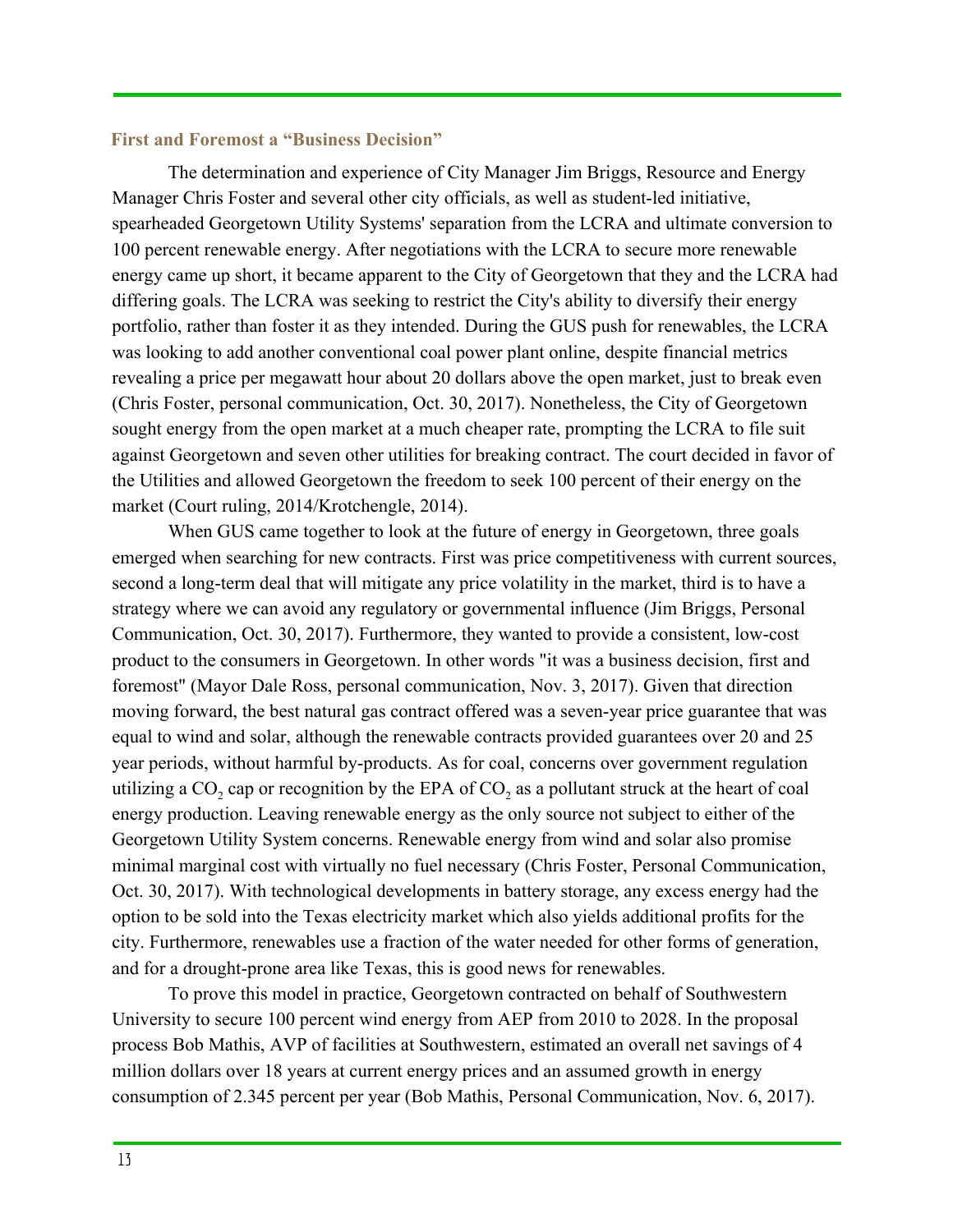According to the City Resource Planning Department, this allowed the city of Georgetown to evaluate the economics and future price rates from a commercial renewable contract. Eventually, this resulted in two contracts: one for 150-megawatts of solar power through 2041, and the other for 144-megawatts of wind power through 2035, with Georgetown's official 100 percent renewable energy portfolio taking place in July 2018. To ensure any consumer doubt, Georgetown's Mayor lucidly stated, "in 2008 we were charging 11.4 cents per kilowatt-hour, in 2017 we're charging 9.2 cents" (Mayor Dale Ross, personal communication, Nov. 3, 2017). When asked how he was able to make this switch amidst a notably conservative town Mayor Ross put it simply "if you make the economic argument work, by default you win the environmental argument".

## <span id="page-13-0"></span>**A Unique Situation**

Like Georgetown, a growing number of cities have already taken on renewable energy targets with some striving to meet goals of 100 percent renewable energy. Switching to renewables means rethinking the energy grid dominated by fossil fuels, integrating innovative technology, and rigorous planning and decision making (IRENA 2016). While switching to renewables can be a profound action benefiting the environment and the economy, this study reveals that the complete transition to a 100 percent renewable energy economy is a gradual but feasible process. According to the Global Status Report on Local Renewable Policies, policy processes at the local level can consist of renewable energy regulations, target goals, increasing awareness, and even voluntary actions at the local level or merely the renewable infrastructure transformation programs (ISEP 2011). However, Georgetown provides a compelling case in which the right set of opportunities existed to pave the way towards a completely renewable energy system.

It is important to note that the Texas legislature deregulated the state's electricity market in 2001, which dismantled monopoly providers and introduced a competitive marketplace. In other words, energy deregulation allows energy consumers to freely choose their energy provider for the area (Evans, 2015). These events played a fundamental role in 2008 when Georgetown had begun the search for new energy providers. As a result of building the LCRA's existing contract on the same structures before deregulations with no price guarantee (Chris Foster, Manager of Resource Planning, October 2017), Georgetown and Southwestern's newfound demand for renewable energy s prompted the boarding counsel to set up the following policy: by 2030, the renewable percentage should reach 30 percent of the Georgetown portfolio. Unable to achieve the given interest, the existing LCRA contract was terminated. The push from Southwestern, the break from the LCRA, and interest from the consumers worked simultaneously to place Georgetown on the path to an efficient and competitive renewable electricity market.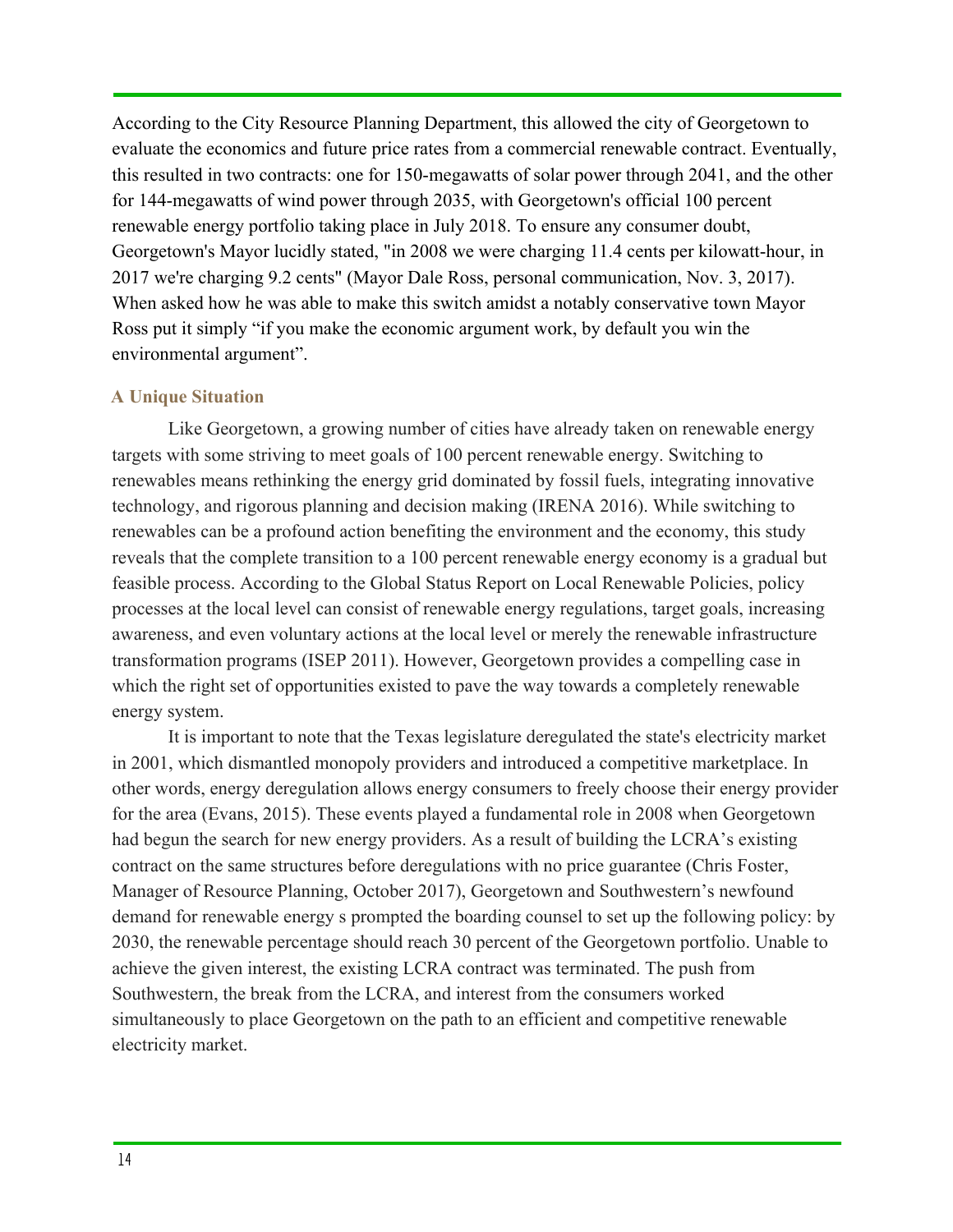#### <span id="page-14-0"></span>**Benefits**

Georgetown achieved affordability with renewable power while simultaneously obtaining the sustainability of supply in the context of decarbonization. The potential for renewable energy is occasionally addressed within the context of sustainability and green, eco-friendly programs in response to international targets. However, the economic benefits are consistent with the growing clean energy infrastructure. Economic development in regards to reduced pollution is unquestionably and mutually viewed benefits by all communities (Herman & Solomon, 2004). The city of Georgetown has grasped the considerable potential of its renewable energy resources to provide large quantities of affordable electricity while also contributing to global efforts against climate change. Institutional and University pressure, improved technology, available transmission lines, and a deregulated energy market needed to align for such a swift and massive step forward of renewable energy production in this city.

The ability to offer 100 percent renewable energy has proved fortuitous for Georgetown's economy and job market. Substantial corporate employers and economic drivers such as Wal-mart and St. David's hospital have committed to reducing their carbon footprint and overall price of energy at the request of both employees and economist. Additionally, large companies such as Amazon are considering a business location in Georgetown due to the beneficial stability of utility costs. As a result, the city provides a method for certifying businesses as powered entirely by renewable electricity. Also, the maturing renewable energy market has spurred innovation and business growth in the energy storage industry where companies with Department of Energy grants have approached the city of Georgetown to site a 125-terawatt battery (Chris Foster, Personal Communication, October 30th, 2017). Furthermore, sufficient energy storage coupled with localized energy production (solar panels on houses) could yield the potential for the City of Georgetown to become an energy producer selling excess electricity back to the grid. Within the context of a carbon economy, Georgetown could sell and trade carbon credits to businesses and surrounding cities. As for City promotion and advertisement over 65 news sources, 4 documentaries and a number of businesses have used Georgetown's switch as an example and something worth sharing (Keith Hutchinson, Personal Communication October 30th, 2017)

#### <span id="page-14-1"></span>**Georgetown as a Model**

Climate change, emissions, and pollution continue to be a significant motivation for the drive for renewables. As population and economic developments continue to grow, so does the need to search for more reliable, cleaner, more renewable energy sources (Bevan, 2017). Georgetown's switch to renewable energy serves as an example for other cities in similar situations, either weighing the decision to go green, or those who are looking for a more stable, cost-effective energy alternative. Take Keith Hutchinson, for instance, the Public Communications Manager for the city who said, "The significance of what we did was showing that we could do it. We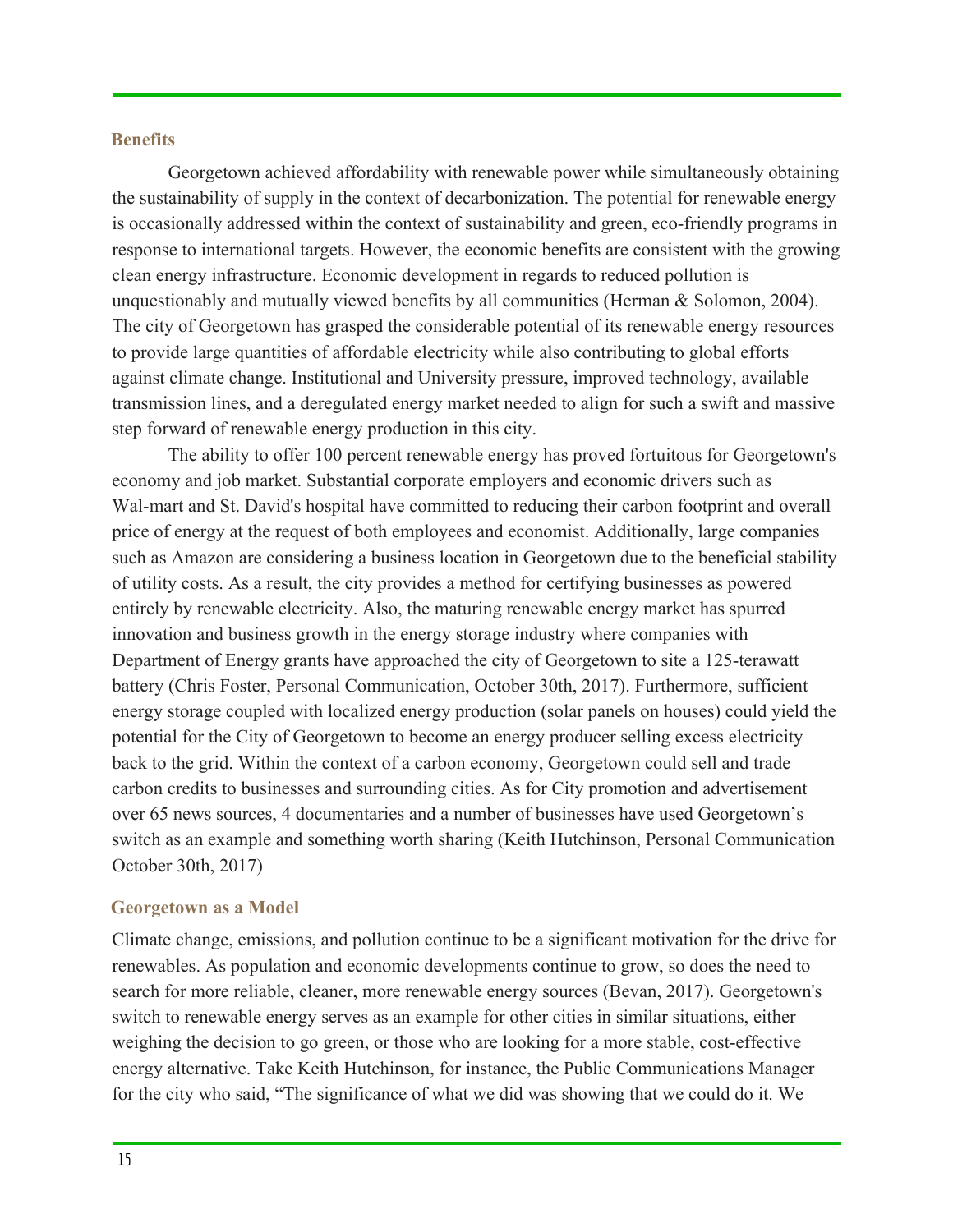showed that it was possible (Keith Hutchinson, Personal Communication October 30th, 2017)." Around the same time, on a global scale, accelerating the use of green energy offer another way to meet international development targets. With the increasing recognition of climate change due to human enhancement of greenhouse emissions, there is growing concern about the level of global attention on energy needs on a sustainable foundation. The United Nations have formed the Sustainable Development Goals which on the SDG 11, aims to "make cities inclusive, safe, resilient and sustainable" by 2030 (UN 2017).

The state's deregulation of existing energy structures created a competitive marketplace which offered lower prices and more choices for cities like Georgetown. Deregulation also allowed for new competitors and subsequently the addition of renewable energy options on the grid. Because the law granted the exemption by municipally-owned utilities and co-ops, those municipalities such as Georgetown Utility Systems could choose an electric provider for their entire city. This available choice aided in negotiating commercial contracts as GUS could approach energy providers with a long-term, growing, consumer base. In addition, Southwestern University students pressured the president and university to take on the responsibility of a test run with the first university of Texas switching to renewables and the unknowns that go with that. Bob Mathis, the Assistant Vice President for Facilities and Campus Services at Southwestern sums up the process: "To start with every situation is unique, but the 'model' of inclusive decision making, open and productive lines of communication, effective and pertinent analysis, clear goals and objectives, and dedicated students and administration can work to solve any problem - environmental, social, or economic" (Bob Mathis, Associate Vice President for Facilities and Campus Services at Southwestern University, November 2, 2017). In the case study of Georgetown, a diligently informed utility office sought the best available energy source based on three fundamental principles: 1) Price competitiveness with fossil fuels 2) long term fixed rates and 3) regulatory protection. This direction coupled with extensive infrastructure and renewable capacity made the switch to renewables a logical and clear decision.

## <span id="page-15-0"></span>**Conclusion**

The rise of renewables can directly attribute to the interest in a cheaper and cleaner solution to increased energy demands. While political assumptions were attached to renewable energy, this case study reveals that, despite partisan preference, finding common ground and making decisions based on facts can bring about beneficial change. Furthermore, the city of Georgetown can serve as a model for other US cities wanting to venture away from fossil fuels, although it is important to note that several predetermined factors allowed the city to transition. The state's prior deregulation of energy structures, an existing interest in diversifying the city's energy portfolio, and an inclination to mitigate market risk and volatility made Georgetown a unique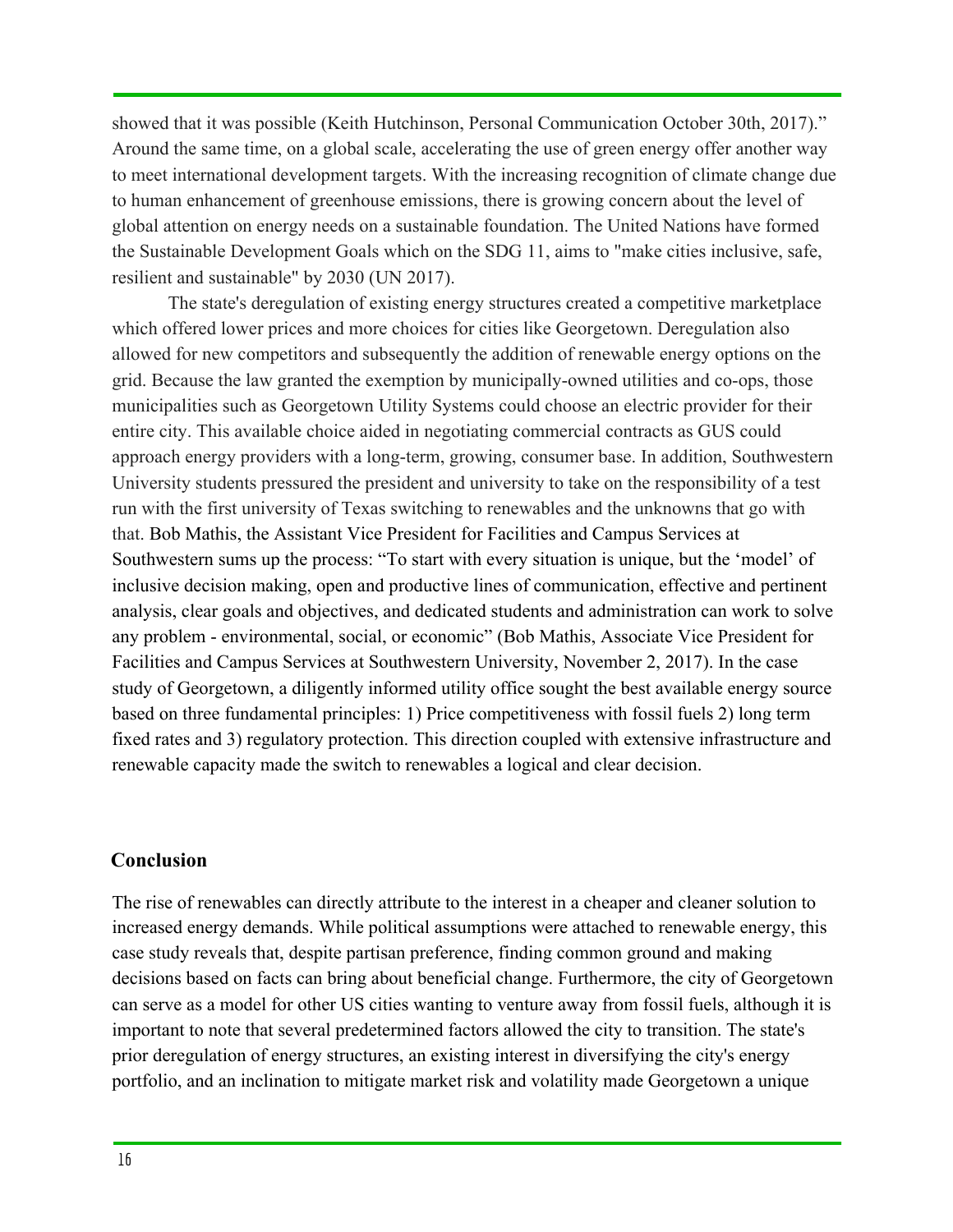example. Regardless, Georgetown is an insightful example of what can be accomplished when multiple forces work together. Regardless of party affiliation, one thing individuals can all agree on is what's best for the planet. As Mayor Ross observed, "people of good" will come together to make the best decision for their community. In his opinion we have both an ethical and moral obligation to leave the planet better than we find it, and "if you have the political will you can make it happen. We're making a change and I think the world can make a change" (Dale Ross, Personal Communication, Nov. 11, 2017). In this case study, Southwestern serves as an astute example of how a liberal institution can work together with a conservative city to make a lasting and favorable change for the future. Here, Jake Schrum said it best, "I think it's the best kind of story. It represents all of the good stories that it's students who had the light go up in their head about sustainability and resilience, and then say hey, we need to take charge of our future". As this case study reveals, starting small can make a difference, and that significant change can occur in unexpected places.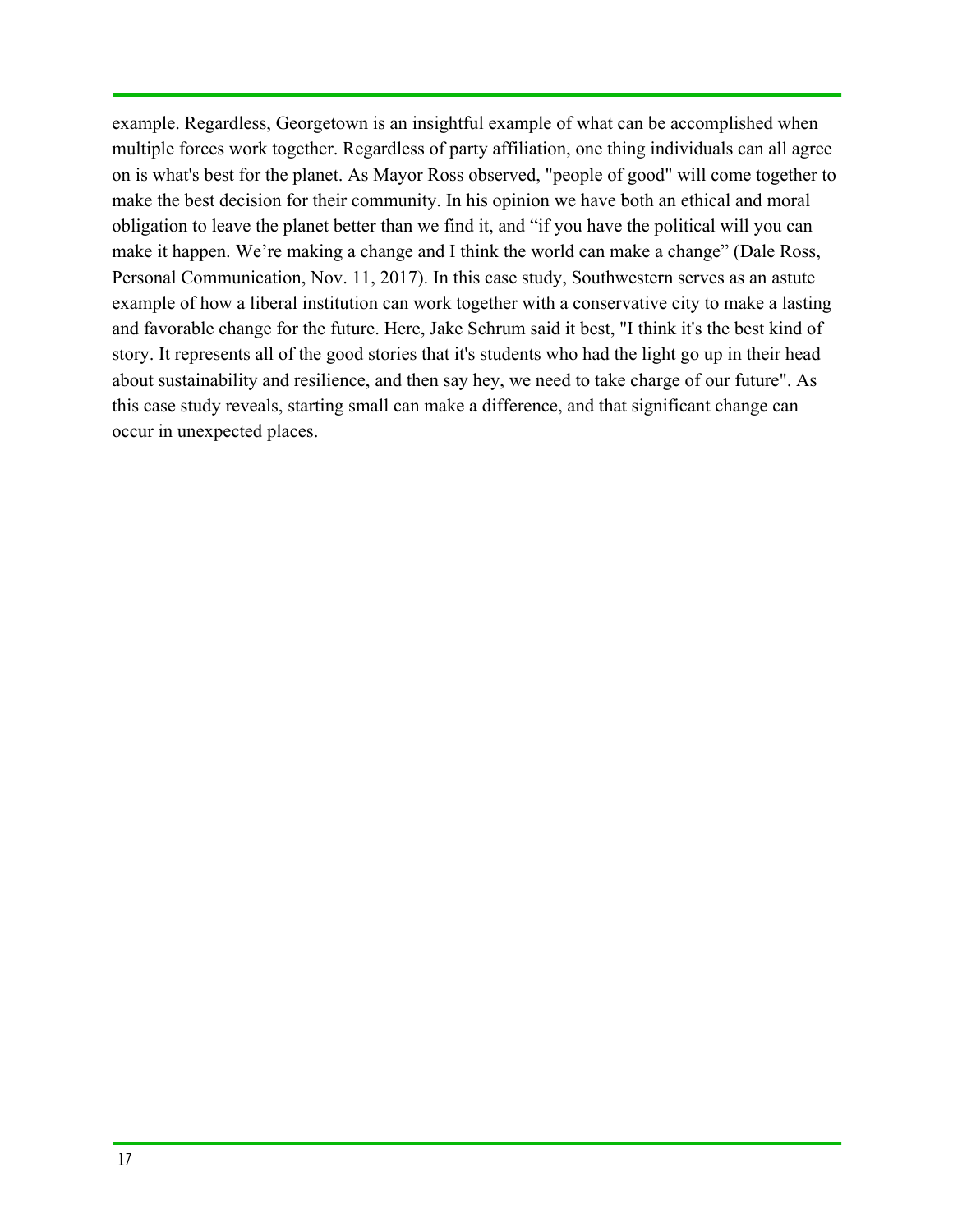## <span id="page-17-0"></span>**Bibliography**

- Abelson, P. (1991). Increased Use of Renewable Energy. *Science,253*(5024), 1073-1073. Retrieved from <http://www.jstor.org/stable/2879005>
- Blackwell, Amy, Wendell Brase, James Buizer, Liz Clark, Kobie Crowder, Felicia Davis, Phillip Doolittle, Gene Gooch, Jo Ann Gora, Joseph E. Grasso, Robert J. Hilgenbrink, Rose Johnson, Kathy Lindahl, Jim Lowe, Michael Malewicki, Dave McInally, Lander Medlin, Scott Miller, Amir Mohammadi, Morgan R. Olsen, Lowell Rasmussen, Rosalind Reichard, Frederick A. Rogers, Tom Sonnleitner, Mike Telson, Sheri Tonn, Jim Turner, Bob Weygand, and Harry Williams. (2012, June). "Higher Education: Leading the Nation to a Safe and Secure Energy Future." Second Nature. [http://secondnature.org/wp-content/uploads/Full\\_Higher\\_Ed\\_Leading\\_Nation.pdf](http://secondnature.org/wp-content/uploads/Full_Higher_Ed_Leading_Nation.pdf)
- AWEA U.S. Wind Industry Annual Market Report Year Ending 2015
- A Collaborative Report by: REN21 Renewable Energy Policy Network for the 21st Century Institute for Sustainable Energy Policies (ISEP) ICLEI–Local Governments for Sustainability (2011). "Global Status Report on Local Renewable Energy Policies." Retrieved from [http://www.ren21.net/Portals/0/documents/Resources/REN21\\_Local\\_Renewables\\_Policies\\_2011.](http://www.ren21.net/Portals/0/documents/Resources/REN21_Local_Renewables_Policies_2011.pdf) [pdf](http://www.ren21.net/Portals/0/documents/Resources/REN21_Local_Renewables_Policies_2011.pdf)
- Commercial Operations Market Guide Section 12: Renewable Energy Credits. (2010). *ERCOT*. Retrieved from <http://www.ercot.com/search/results?q=renewable+energy+infrastructure&x=0&y=0>
- Dunlap, R., Xiao, C., & Mccright, A. (2001). Politics and Environment in America: Partisan and Ideological Cleavages in Public Support for Environmentalism. *Environmental Politics, 10*(4), 23-48. doi:10.1080/714000580
- Durkay, Jocelyn (2017, August 1). *STATE RENEWABLE PORTFOLIO STANDARDS AND GOALS*. Retrieved from <http://www.ncsl.org/research/energy/renewable-portfolio-standards.aspx>

Energy Policy Act of 1992, §§ 101-3021 (1992).

- Evans, Ashleigh E. (2015). "Perceived Issues and Successes Associated with Municipalization for Increased Renewable Energy Reliance: Case Study Analyses to Inform Boulder, Colorado on Municipalization and Renewable Energy" . Undergraduate Honors Theses. 1007. Retrieved from [http://scholar.colorado.edu/honr\\_theses/1007](http://scholar.colorado.edu/honr_theses/1007)
- "Fossil fuels still dominate U.S. energy consumption despite recent market share decline." (2016, July 1). *EIA*. Retrieved from https://www.eia.gov/todayinenergy/detail.php?id=26912